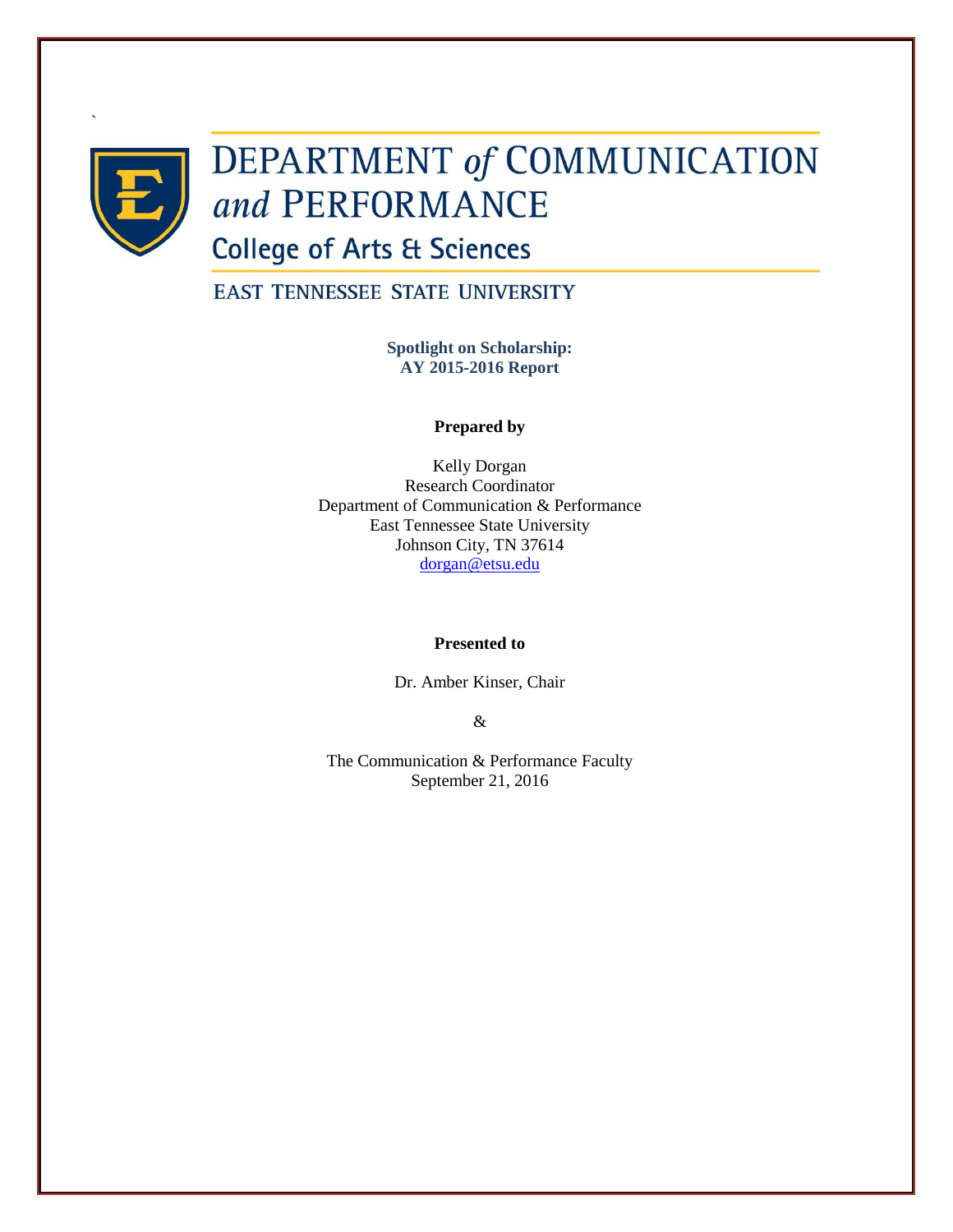

# **DEPARTMENT of COMMUNICATION** and PERFORMANCE

**College of Arts & Sciences** 

**EAST TENNESSEE STATE UNIVERSITY** 

September 22, 2016

Friends & colleagues—

Below, you'll find several of our AY 2015-2016 accomplishments in the Department of Communication & Performance. There are so many, in fact, that I'm only able to feature a few.

# **On & off campus**

Throughout this report, you'll quickly notice all the work being done to reach numerous communities. For example, both Delanna Reed and Joseph Sobol took major storytelling projects from page-to- stage. And under the direction of Laughton Messmer & Erin Blankenship, the ETSU Forensics & Debate Team participated at major regional tournaments.

Nearby communities benefited from your expertise too. Case in point, Melissa Shafer's scenic designs were on display at the Barter Theatre during the May/June production of *Charlotte's Web.* Then in late August-early September, Pat Cronin again took his talents to the Parkway Playhouse in Burnsville, NC.

Once more, you generously served the campus community. Wesley Buerkle continued his vital communication education work; he hosted Dr. Steve Vrooman, who spoke on incorporating oral communication into the curriculum. K.C. Gott facilitated a special lunch break series for the ETSU Women's Resource Center, and Amber Kinser and I presented research at the ETSU Women's Studies' "Women on Wednesdays."

# **Awards & honors**

Nearly a year ago, we received the good news that Melissa Shafer was the recipient of the Tennessee Theatre Association's Distinguished Service Award 2015. But the awards and honors kept coming.

Andrew Hermann was the winner of the 2015 Fred E.H. Schroeder Paper Award from the Midwest Popular Culture Association-Midwest American Culture Association. More, one of our newest faculty members Melissa Nipper received our departmental Outstanding Graduate Research Award. Of course, let's not forget that Wesley Buerkle earned the 2016 *Chair's Award.*

# **Publishing & performing**

Andrew, Herb, and Delbert published books in AY 15-16. Additionally, as typical of our highly productive faculty, we had multiple essays, chapters, and peer reviewed articles published or forthcoming. Keep reading to learn about select publications and presentations.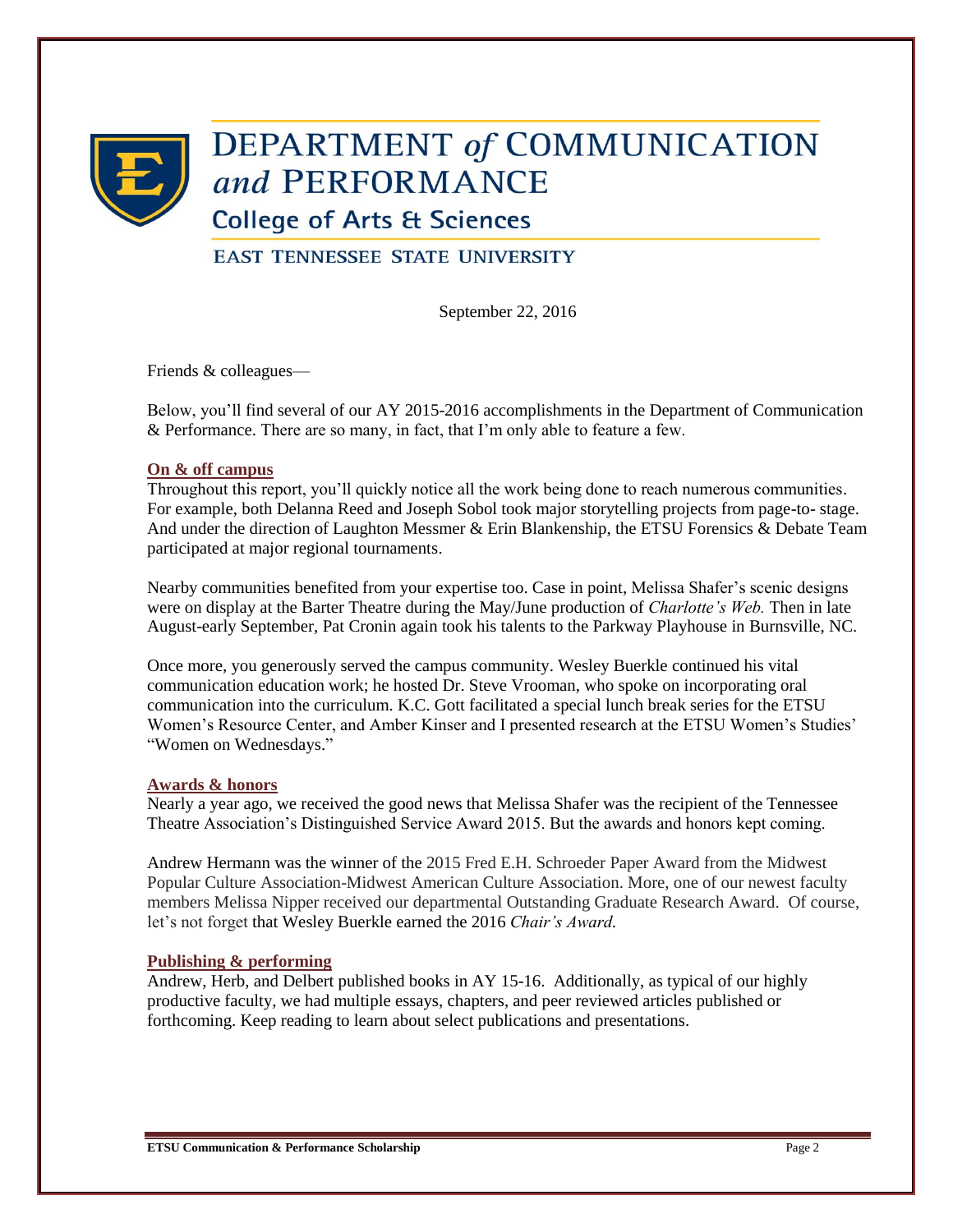# **Advising & mentoring**

As busy as you are, you still made time to advise our student-scholars. Consider that for the 2016 *Boland Undergraduate Research Symposium*, we had **12** majors/minors present. On top of that, we were represented aptly by Melissa Nipper at the *Appalachian Student Research Forum*.

Plus, for the first time, our department was represented at the 2016 *National Conference on Undergraduate Research in* Asheville, NC. There, honors student and recent graduate Jamie Stewart presented her award-winning thesis research on introversion/extroversion and willingness to communicate.

In the end, AY 15-16 reflected our commitment at all levels to scholarly and creative activities.

Gratefully,

Kelly A. Dorgan, Ph.D. Research Coordinator Department of Communication & Performance

> *Thank You, K.C. Gott & Lori Ann Manis. As department webmaster K.C. updated our website, providing information about faculty scholarship. Also, Lori Ann proofed and edited a number of critical materials, helping ensure that your work is well represented*.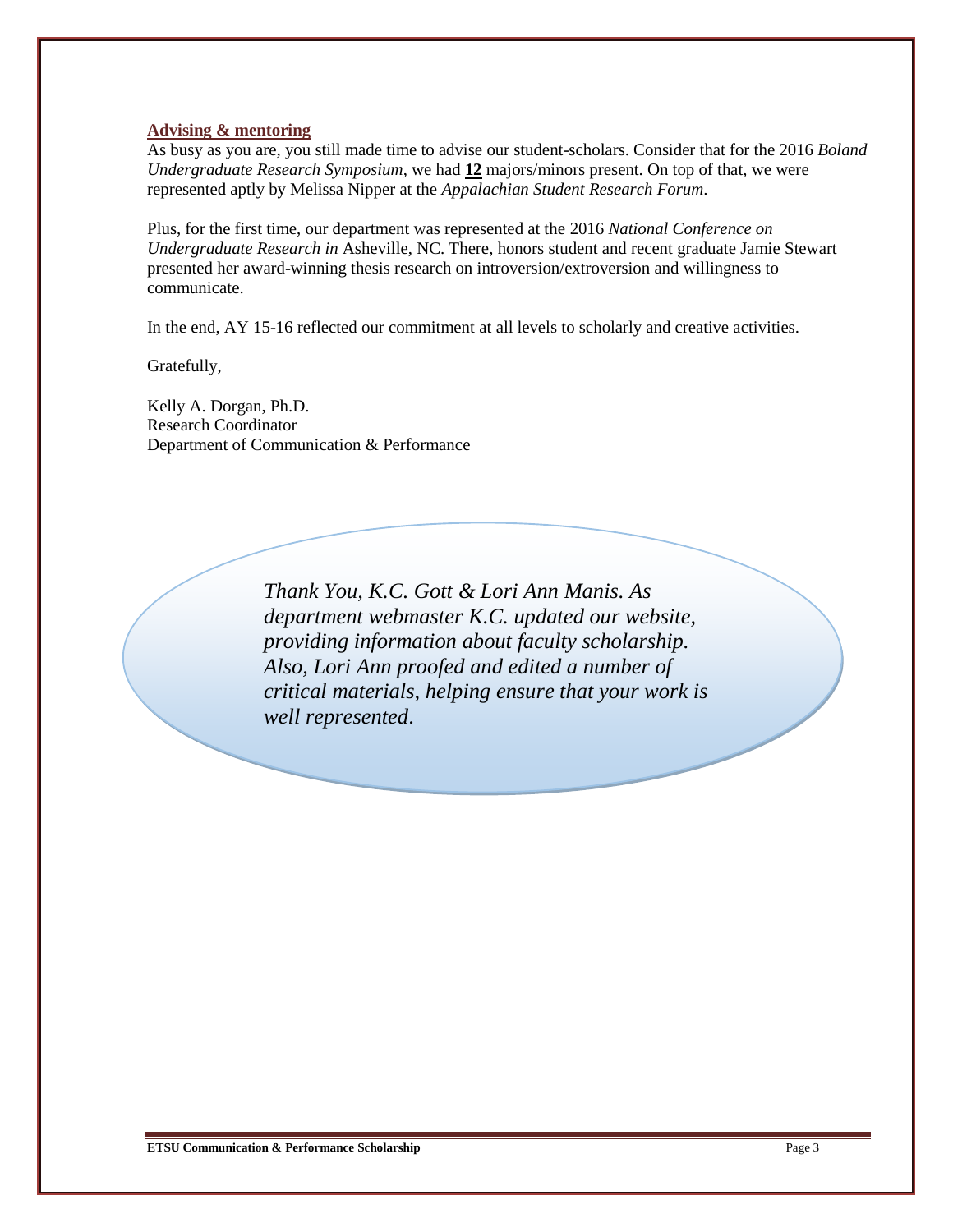# **~ Faculty Scholarly Activities~ (Selected)**

#### 4. **N.I.A.**

Joseph Sobol is currently enjoying his Non-Instructional Assignment (2016-2017). Herb Parker will begin his in January (Spring 2017).

If you're interested in learning more about NIA opportunities, check out this link: <http://www.etsu.edu/senate/facultyhandbook/forms.aspx>

4. **Grant activities**

# **Wesley Buerkle (PI)**

Buerkle, W. (2016). Incorporating oral communication into the curriculum. ETSU Instructional Development Grant.

# **Melissa Nipper**

Nipper, M. (2015-2016). Divergent discourse: A case study analyzing the effects of campus communication about sexual assault. East Tennessee State University School of Graduate Studies and ETSU Graduate Research Council Grant.

# **Delanna Reed**

Reed, D. (2016). Railroad stories: Oral history project about the Clinchfield and East Tennessee & North Carolina Railroads. The National Storytelling Network Grant.

# **~ ETSU Funding Opportunities~**

#### ÷. **ETSU Research Development Committee**

# **Small Research Grants**

<http://www.etsu.edu/research/rdc/smallgrant/default.aspx>

### **Major Research Grants**

<http://www.etsu.edu/research/rdc/major/default.aspx>

**Interdisciplinary Research Grants** <http://www.etsu.edu/research/rdc/interdisciplinary/default.aspx>

#### 4 **ETSU Instructional Development Committee**

**General Information** [http://www.etsu.edu/research/orspa/funding\\_opps/internal.aspx](http://www.etsu.edu/research/orspa/funding_opps/internal.aspx)

#### 4 **ETSU PGIA**

# **General Information**

[http://www.etsu.edu/research/orspa/funding\\_opps/internal.aspx](http://www.etsu.edu/research/orspa/funding_opps/internal.aspx)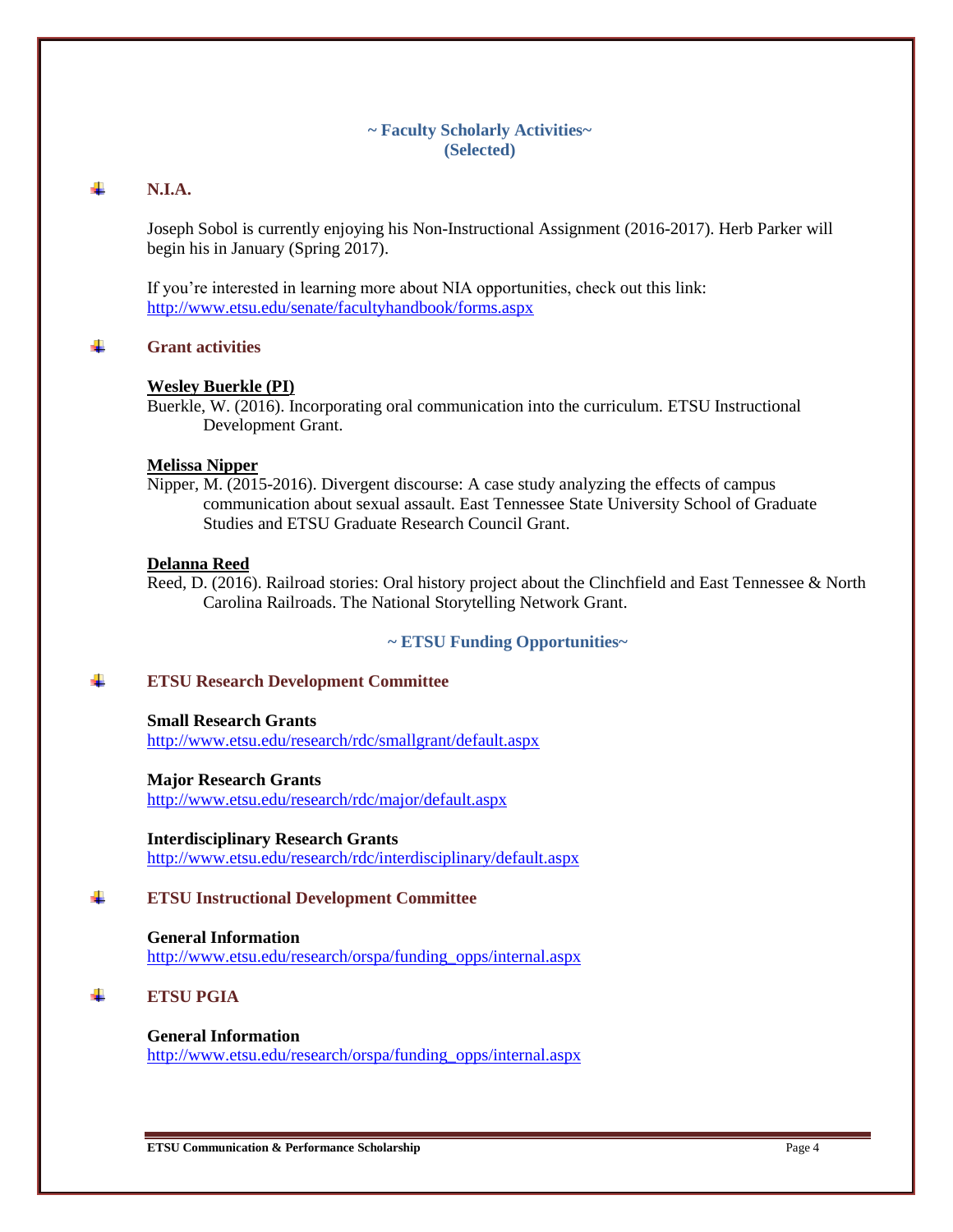#### 4 **ETSU Travel Award for Arts & Sciences Faculty**

**General Information** [http://www.etsu.edu/research/orspa/documents/TAASF\\_Guidelines.pdf](http://www.etsu.edu/research/orspa/documents/TAASF_Guidelines.pdf)

#### ÷ **ETSU Student Opportunities**

**ETSU Research Grant Awards (Graduate)** <https://www.etsu.edu/gradstud/researchgrants.php>

**ETSU Undergraduate Travel Grants (Undergraduate)** [http://www.etsu.edu/honors/ug\\_research/funding/travel.aspx](http://www.etsu.edu/honors/ug_research/funding/travel.aspx)

**ETSU Undergraduate Research & Creative Activities (Funding)** [http://www.etsu.edu/honors/ug\\_research/funding/default.aspx](http://www.etsu.edu/honors/ug_research/funding/default.aspx)

**ETSU Appalachian Student Research Forum (Graduates & Undergraduates)** <http://www.etsu.edu/studentresearch/>

**ETSU Boland Undergraduate Research Symposium (Oral Presentations & Performances)** [http://www.etsu.edu/honors/ug\\_research/publicize/symposium\\_form.aspx](http://www.etsu.edu/honors/ug_research/publicize/symposium_form.aspx)

> *Keep in mind: Many of these internal grants have fast-approaching deadlines (Check the URLs above). And remember that some grant committees award funding twice/AY.*

*Check with me if you're interested in applying. I may know a faculty-mentor who could advise you.*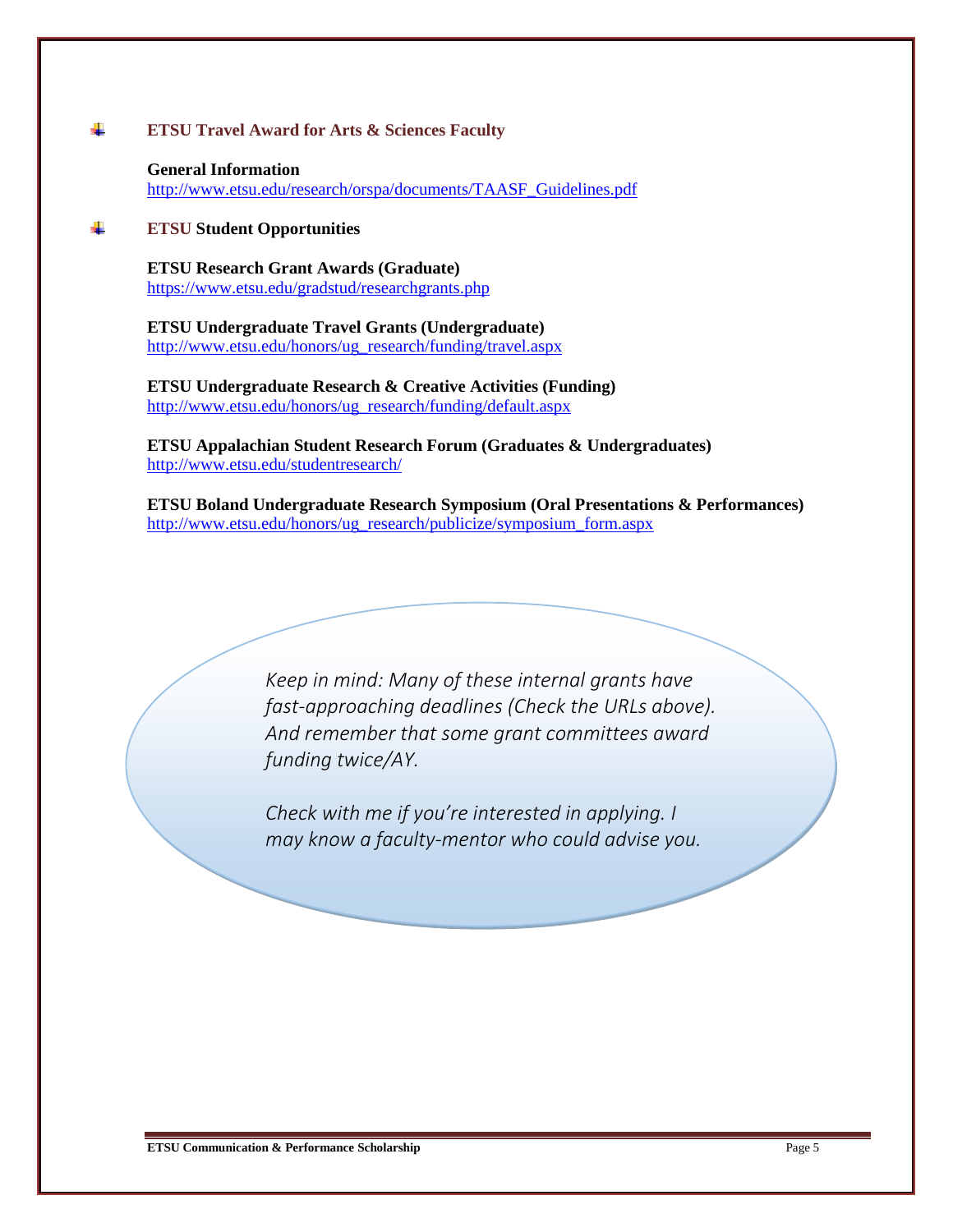#### ÷ **Selected academic publications, presentations, & performances**

### **Karen Brewster**

Brewster, K. (2016, Winter). Beyond acting: Find the Theatre career that's right for you. *Southern Theatre Magazine*.

Brewster, K. (2016, Forthcoming). Book Review [*Theatrical makeup, basic application techniques*]. *TD&T*.

### **Wesley Buerkle**

- Buerkle, C. W., & Gerhart, C. (In press). Answer me these questions three: Using online training to improve students' oral source citations. *Communication Teacher*.
- Buerkle, C. W. (2016), Just along for the ride?: A father-to-be searching for his role. *Essential Breakthroughs: Conversations about Men, Mothers, and Mothering* (pp. 179-191). In Fiona Green and Gary Pelletier (Eds.), Toronto, Canada: Demeter Press.

*Wesley Buerkle's work is popping up on YouTube. For example, here's an interview he did about gender-neutral pronouns: [http://youtu.be/6vgt4tgsJ\\_M](http://youtu.be/6vgt4tgsJ_M)*

*Oh…Then there's this one with over 7 million views…*

*It's a brief video he put together for his 2016 ETSU Civility Week talk:"Sexually Aggressive Men and the Women Who Like Them." <https://www.youtube.com/watch?v=OP35WHm47-U>*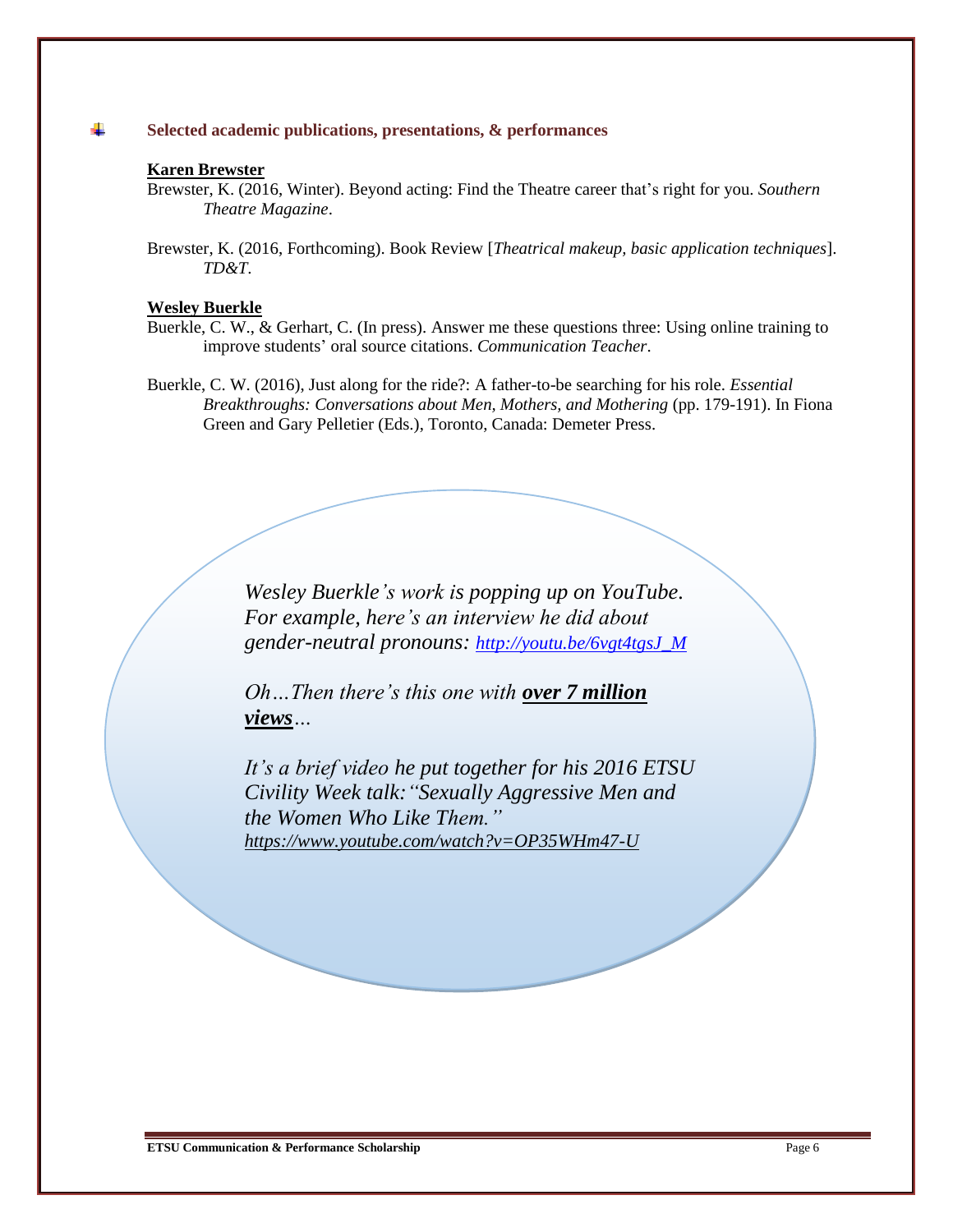### **Pat Cronin**

Cronin, P. (2015). [Director]. *Rent.* East Tennessee State University, Johnson City,TN.

*What a thrilling year for Pat Cronin! In addition to directing the sold-out run of "Rent," he returned to the Parkway Playhouse in Burnsville, NC. This time around, he played Grandpa in "You Can't Take It With You!" There was even a [nice write-up](http://www.citizen-times.com/story/entertainment/2016/08/30/review-you-cant-miss-you-cant-take-you/89561864/)  [in the "Asheville Citizen-Times."](http://www.citizen-times.com/story/entertainment/2016/08/30/review-you-cant-miss-you-cant-take-you/89561864/)*

*Perhaps more impressive! Pat and Karen Brewster worked together to help 12 ETSU students get paying jobs at the Parkway Playhouse! What an example of how our fruitful collaborations benefit our students and communities.* 

### **Kelly A. Dorgan**

- Duvall, K.L., Dorgan, K.A., & Hutson, S.P. (2016). Revisiting Appalachia, revisiting self. In William Schumann & Rebecca Fletcher (Eds). *Revisiting Appalachia.* Lexington, KY: University of Kentucky Press.
- Dorgan, K.A. (November 17, 2015). Cervical cancer screening in Appalachia. Presented at the 2015 ETSU Cancer and Culture Seminar; East Tennessee State University, College of Public Health, Johnson City, TN.

Dorgan, K.A. (December 2, 2015). "I'd be telling…": Women's stories about well/illness in their communities, families, and bodies. Presented at Women on Wednesday; East Tennessee State University, Johnson City, TN. [http://www.johnsoncitypress.com/Education/2015/12/02/ETSU-s-Women-on-Wednesdays](http://www.johnsoncitypress.com/Education/2015/12/02/ETSU-s-Women-on-Wednesdays-wraps-up-2015-series-with-talk.html)[wraps-up-2015-series-with-talk.html](http://www.johnsoncitypress.com/Education/2015/12/02/ETSU-s-Women-on-Wednesdays-wraps-up-2015-series-with-talk.html)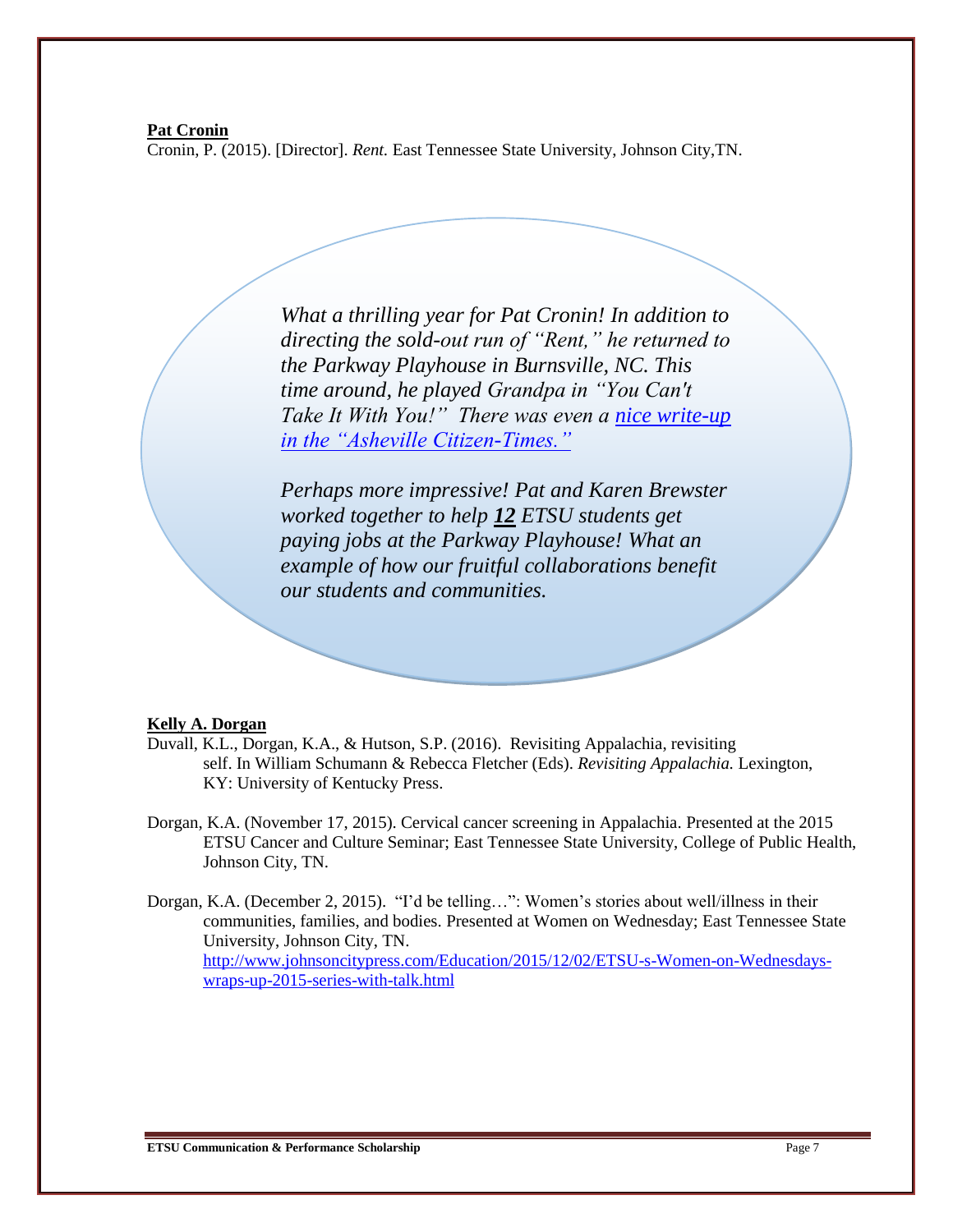### **Bobby Funk**

Funk, B. (2016). [Director]. *The night Thoreau spent in jail.* East Tennessee State University, Johnson City, TN. [http://www.etsu.edu/news/2016/03\\_mar/pictures/thoreauNR.aspx](http://www.etsu.edu/news/2016/03_mar/pictures/thoreauNR.aspx)

Funk, B. (2016, January). [Workshop]. It's not what you say, it's how you say it. Presented at the State of Tennessee Thespian Conference, Thescon 2016; Murfreesboro, TN.

> *This past year, Bobby Funk collaborated with other ETSU faculty & staff on stage and film.*

> *As Director of "The Night Thoreau Spent in Jail," he worked with a range of professionals, including Kate Handzlik (Stage Manager), Melissa Shafer (Lighting Design and Technical Direction), Delbert Hall & Grace Arrowood (Scenic Design), Krista Guffey (Guest Costume Designer), and William Cate (Box Office/House Management).*

*Over Winter 2016, both Bobby and Pat Cronin acted in the independent film "Iron Mountain." What a year!*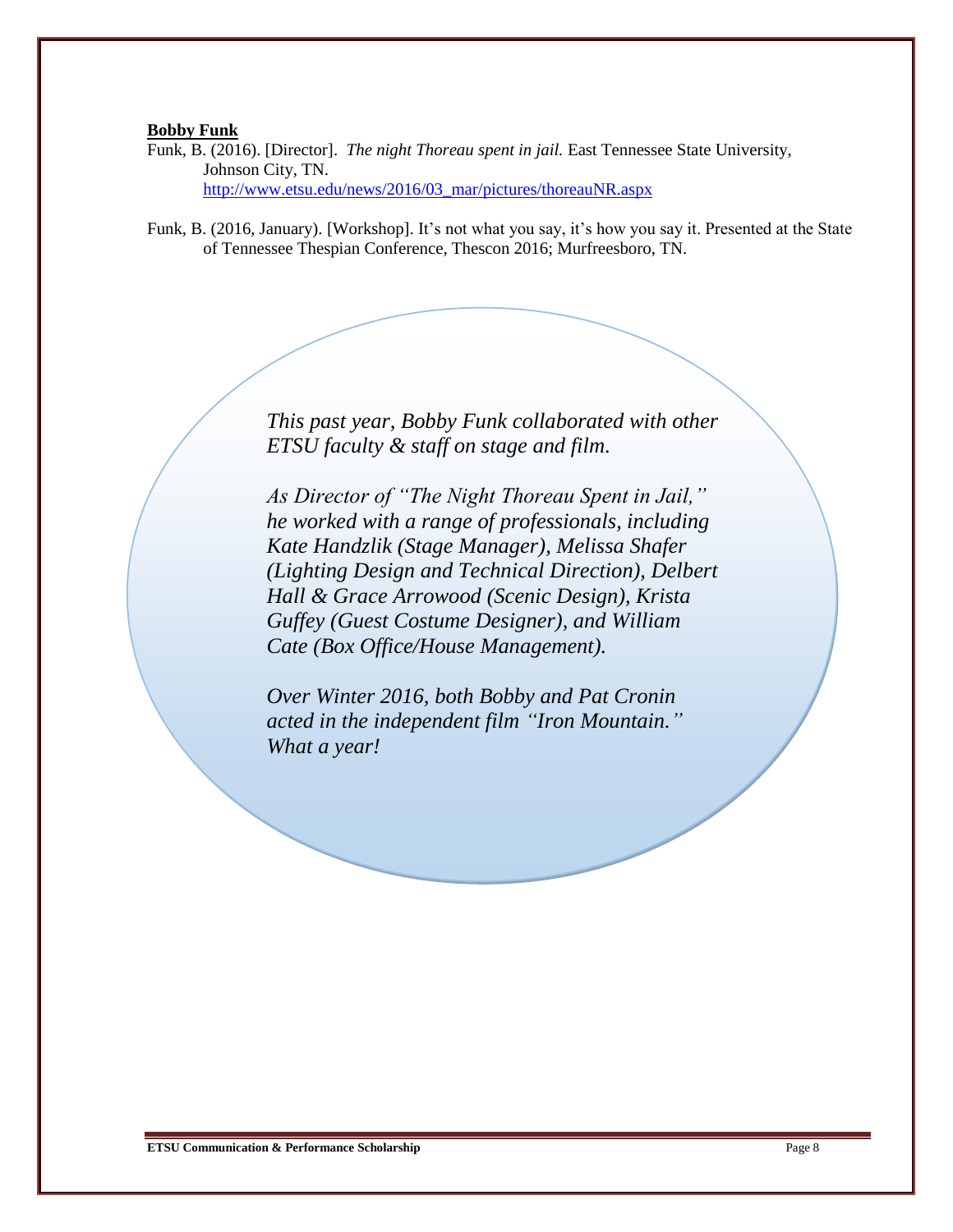### **K.C. Gott**

Gott, K.C. (2016, June 21). [Facilitator]. Goals with soul. Presented at the ETSU Women's Personal Enrichment Lunch Break Series; East Tennessee State University, Johnson City, TN.

### **Cara Harker**

Harker, C. (2016, February). [Director]. 2016 Dance showcase. East Tennessee State University, Johnson City, TN.

### **Delbert Hall**

- Hall, D. (2015, October 1). [Panelist]. Celebration of ETSU authors. Presented at East Tennessee State University, Johnson City, TN.
- Hall, D. (2016, April 15). Self-publishing: You can do it. Presented at the ETSU Tables of Content, Sherrod Library; East Tennessee State University, Johnson City, TN.
- Hall, Delbert, and Sickels, B. (2016). *The theatre riggers' handbook*. Johnson City, TN: Spring Knoll Press.

# **Andrew Herrmann**

- Herrmann, A. F. (2016). The ghostwriter writes no more: Narrative logo therapy and the mystery of my namesake. *Qualitative Inquiry.* <http://qix.sagepub.com/content/early/2016/01/07/1077800415622504.full.pdf>
- Herbig, A. & Herrmann, A. F. (2016). Polymediated narrative: The case of the *Supernatural* episode "Fan Fiction." *International Journal of Communication, 10*, 1–18.
- Herrmann, A. F. (2016). On being a homeless work of fiction: Narrative quests and questions. *International Review of Qualitative Research,* 9, 23-49.
- Herrmann, A. F. (2017). Hegemony. In C. Scott & L. Lewis (Eds.), *International Encyclopedia of Organizational Communication*. Chichester: John Wiley & Sons.
- Herrmann, A. F. & Herbig, A. (Eds.). (2016). Communication perspectives on popular culture. Lanham, MD: Rowan & Littlefield. <https://rowman.com/ISBN/9781498523929/Communication-Perspectives-on-Popular-Culture>

# **Melissa Nipper**

- Nipper, M. (2016, April). Divergent discourse: A case study analyzing the effects of campus communication about sexual assault. [Invited Speaker]. Presented to the ETSU Sexual Misconduct Leadership Team; East Tennessee State University, Johnson City, TN.
- Nipper, M. (2016, April). Divergent discourse: A case study analyzing the effects of campus communication about sexual assault; Presented at the 2016 Appalachian Student Research Forum; East Tennessee State University, Johnson City, TN.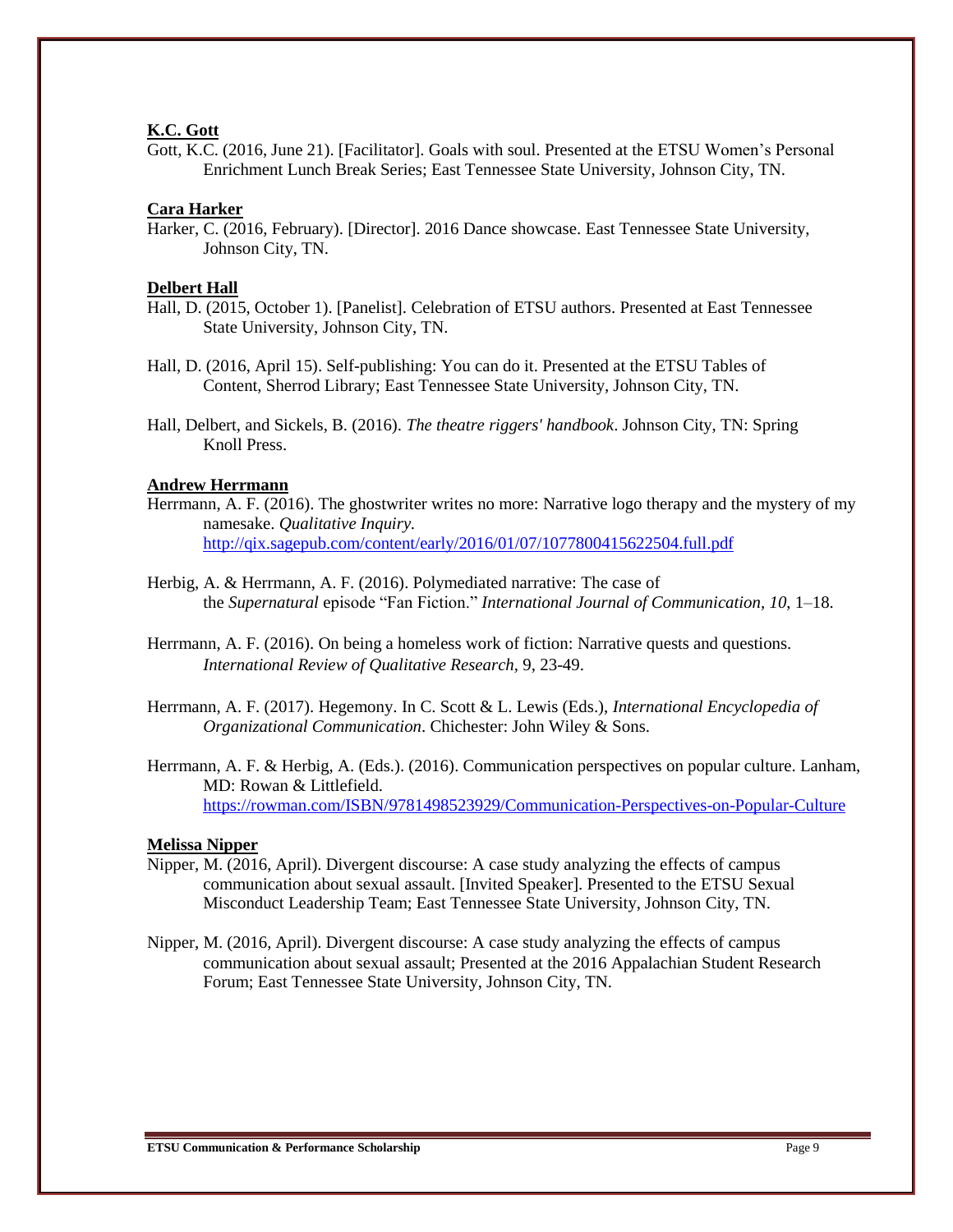*So many of our faculty and staff are reaching out to communities, on and off campus.*

*Take Melissa Nipper's thesis research on campus communication about sexual assault, for example. Not only has she presented to several campus audiences, including the ETSU Sexual Misconduct Team, but she submitted her work to the Southern States Communication Association and is preparing to publish.*

*Then there's K.C. Gott. Drawing on her 2015 Tara Mohr's Playing Big facilitator training, HerStory Coaching, and M.A. in Professional Communication, she facilitated a special goalsetting session for an ETSU Women's Resource Center lunch series last spring.*

# **Amber E. Kinser**

- Kinser, A.E. (2016). Fixing food to fix families: Feeding risk discourse and the family meal. *Women's Studies in Communication.* doi.org/10.1080/07491409.2016.1207001
- Kinser, A.E and Denker, K.J. (2016). Feeding without apology: Maternal navigations of distal discourses in family meal labor. In F. Pasche Guinard and T.M. Cassidy (Eds.) *Mothers and food: Negotiating foodways from maternal perspectives*. Bradford, ON: Demeter Press.

# **Herb Parker**

Parker, H. (2015, October). [Workshop]. Outrageous monologues! Presented at Tennessee Theatre Association Conference; Maryville College, Maryville, TN.

Parker, H. (2015, October). [Director]. *Race.* East Tennessee State University, Johnson City, TN.

Parker, H. (2016). *A monologue is an outrageous situation! How to survive the 60-second audition.* NY, NY: Focal Press.

**ETSU Communication & Performance Scholarship** Page 10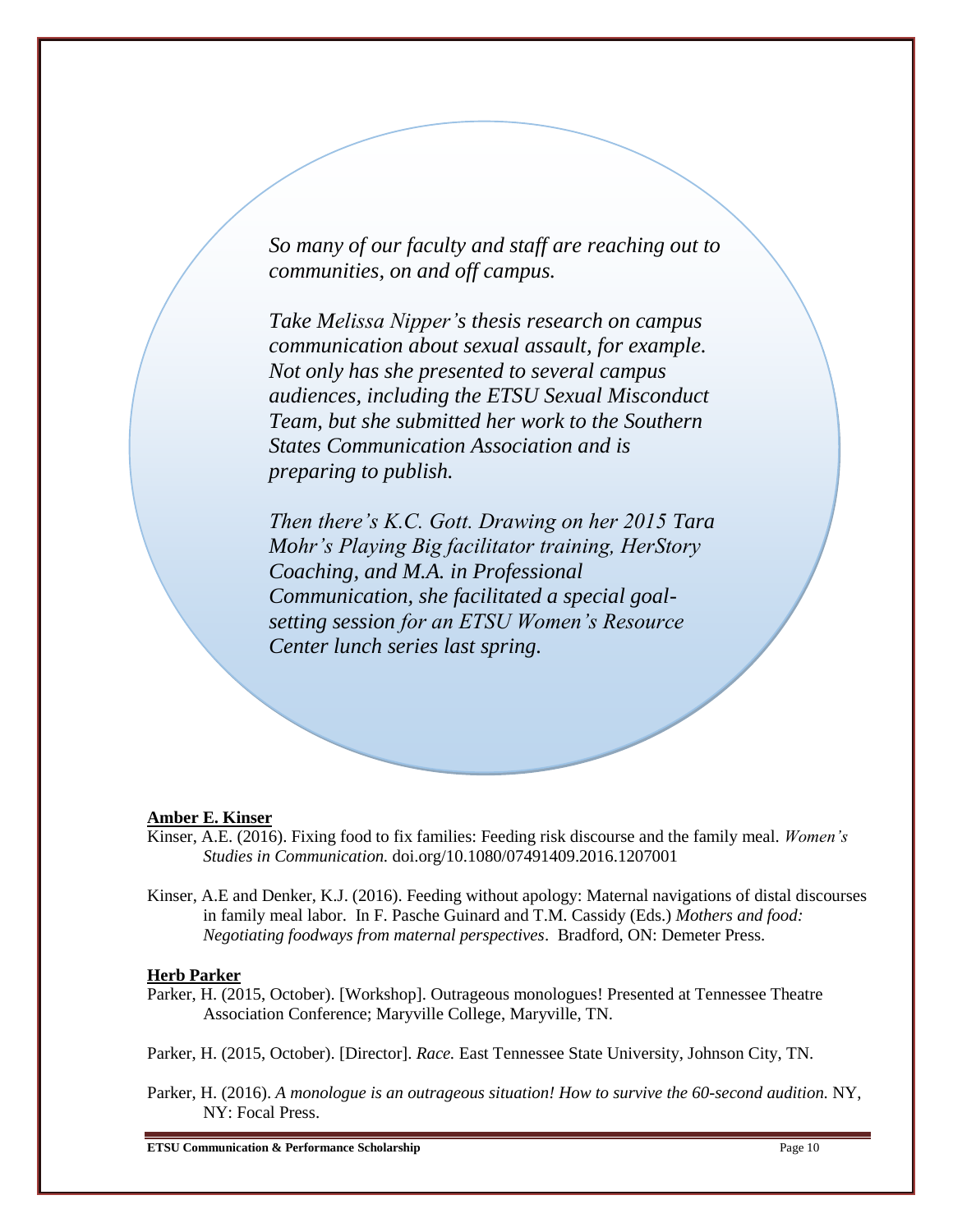### **Delanna Reed**

Reed, D. (2016, March 2). [Writer & Director]. A round peg in a square hole: Lesbian teachers fitting in*.* East Tennessee State University, Johnson City, TN.

*Speaking of reaching out to communities…*

*Herb Parker's interview appeared in the April '16 online edition of "Backstage," helping actors determine if an audition monologue is the right fit! [http://www.backstage.com/advice-for-actors/inside](http://www.backstage.com/advice-for-actors/inside-job/how-determine-if-audition-monologue-right-you/)[job/how-determine-if-audition-monologue-right-you/](http://www.backstage.com/advice-for-actors/inside-job/how-determine-if-audition-monologue-right-you/)*

*Delbert Hall traveled in and out of state, offering full-day rigging workshops.*

*&*

*Delanna Reed partnered with ETSU Women's Studies for their "Queer in Appalachia" series. More, she and Joseph Sobol strive to provide a forum for storytellers, such as the "Johnson City Regeneration Story Slam" held each fall and spring. Keep an eye out for Delanna's announcements.* 

# **Melissa Shafer**

Shafer, M. (2016). [Set Designer]. *Charlotte's web*. Barter Theatre; Abingdon, VA. <http://bartertheatre.com/shows/charlottes-web/201602041400452560>